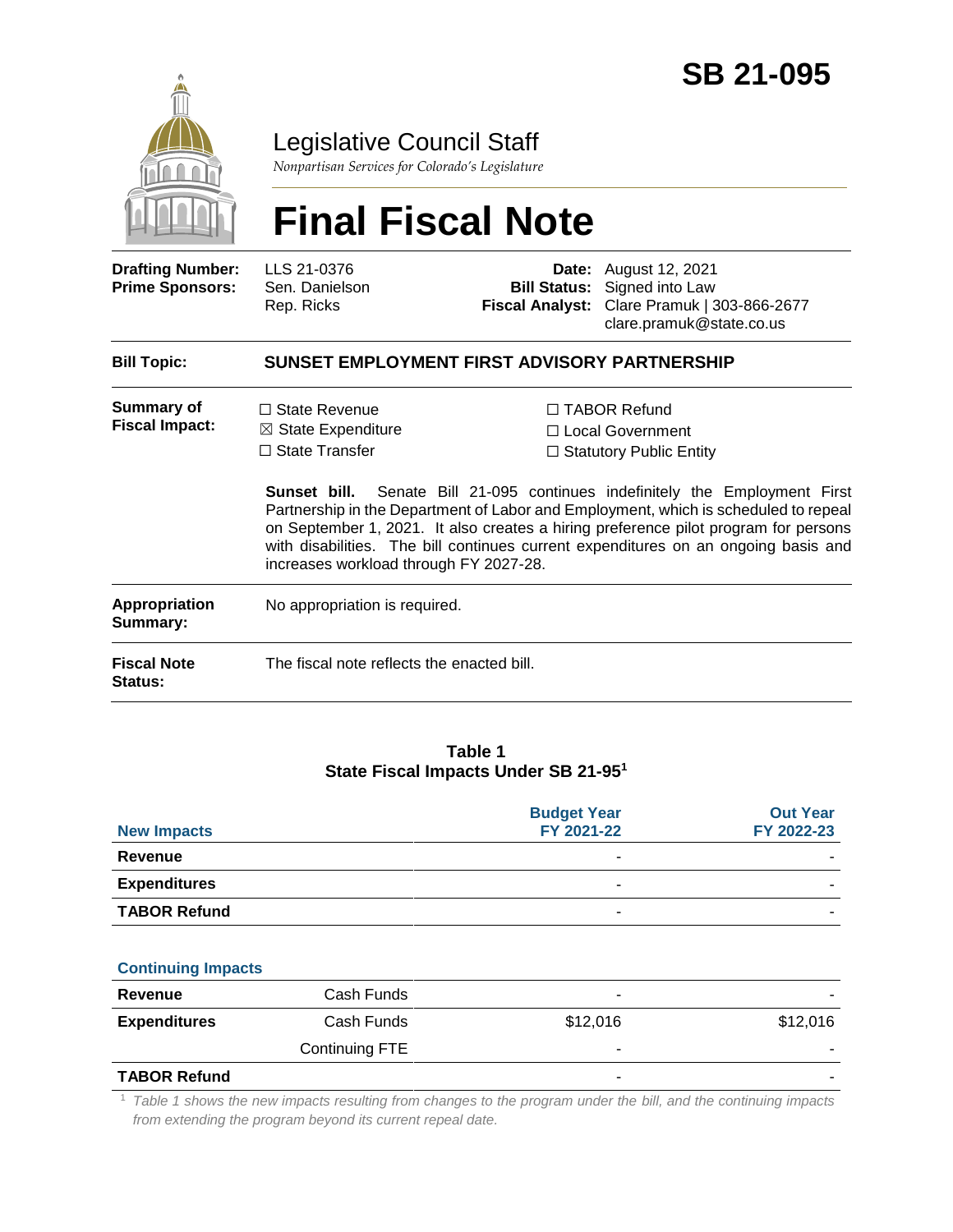### **Summary of Legislation**

This bill continues indefinitely the Employment First Partnership in the Department of Labor and Employment (CDLE), which is scheduled to repeal on September 1, 2021. It adds the following agencies to the definition of "agency partners" that collaborate with the partnership:

- the Colorado Office of Employment First;
- JFK Partners within the Department of Pediatrics of the University of Colorado School of Medicine, and
- the University of Colorado Anschutz Medical Campus.

The bill also requires that by January 1, 2023, the Executive Director of the CDLE, in collaboration with the State Personnel Director in the Department of Personnel and Administration (DPA), develop and implement a hiring preference pilot program for persons with disabilities applying to the CDLE. Other departments may participate in the pilot program until December 31, 2027. By November 1, 2027, any participating department must provide a report to the state personnel director who will compile the reports for submission to the House and Senate business committees.

#### **Background**

The Employment First Partnership was established in Senate Bill 16-077 to require five agency partners—the Department of Labor and Employment, the Department of Health Care Policy and Financing, the Department of Education, the Department of Higher Education, and the Department of Human Services, to work together to identify employment and educational opportunities for persons with disabilities.

#### **Continuing Program Impacts**

Based on the department's FY 2021-22 budget request, the Department of Labor and Employment is expected to have expenditures of \$12,016 to administer the Employment First Partnership. If this bill is enacted, current expenditures will continue for the program starting in FY 2021-22. If this bill is not enacted, the program will end on September 1, 2021.

#### **State Expenditures**

Workload will increase in the CDLE and the DPA to develop and implement the pilot program and then evaluate and report on it. Departments that participate in the pilot program will also have an increased workload to implement and report on the pilot program. These increases can be accomplished within existing appropriations.

#### **Effective Date**

The bill was signed into law by the Governor on June 30, 2021, and takes effect September 1, 2021.